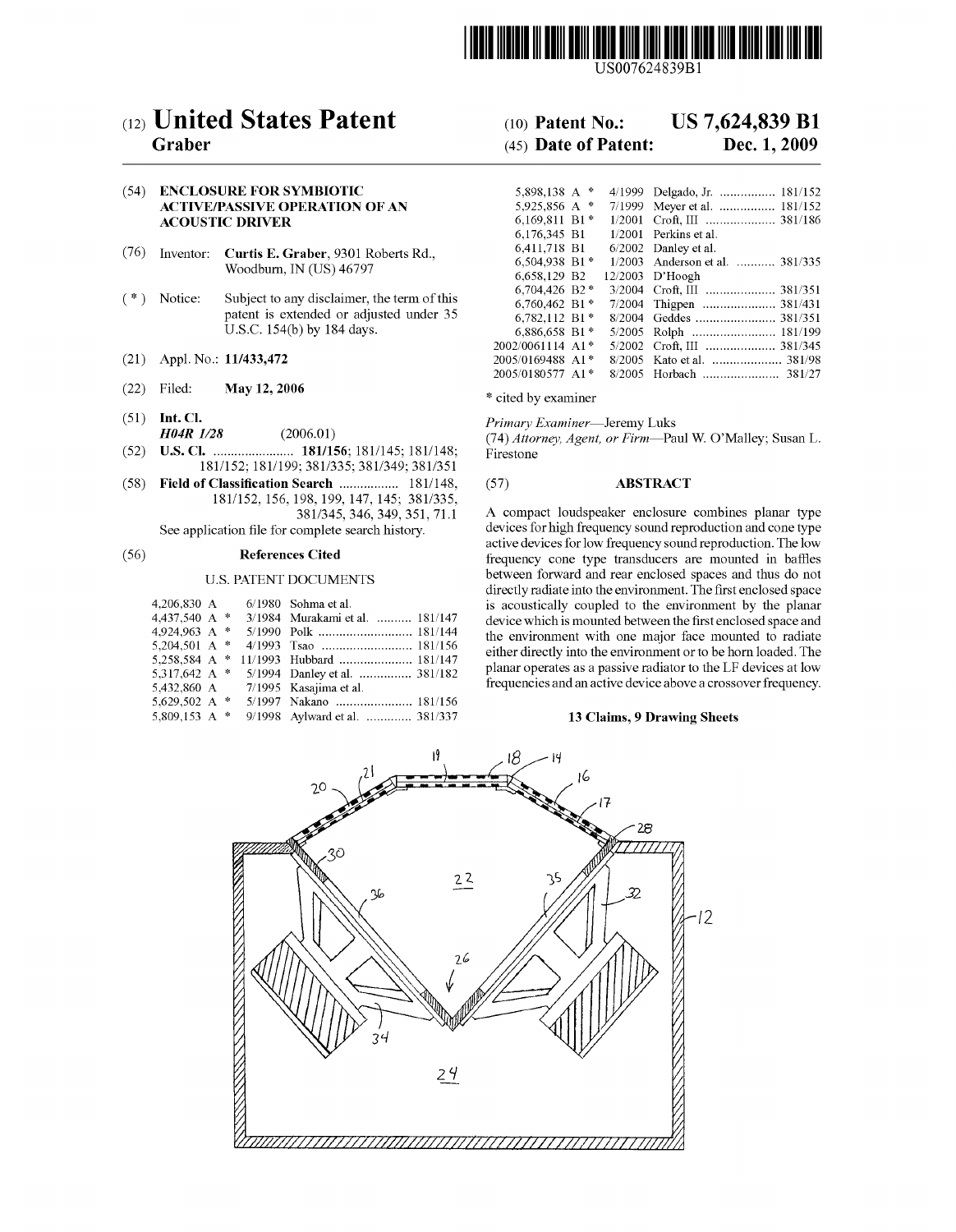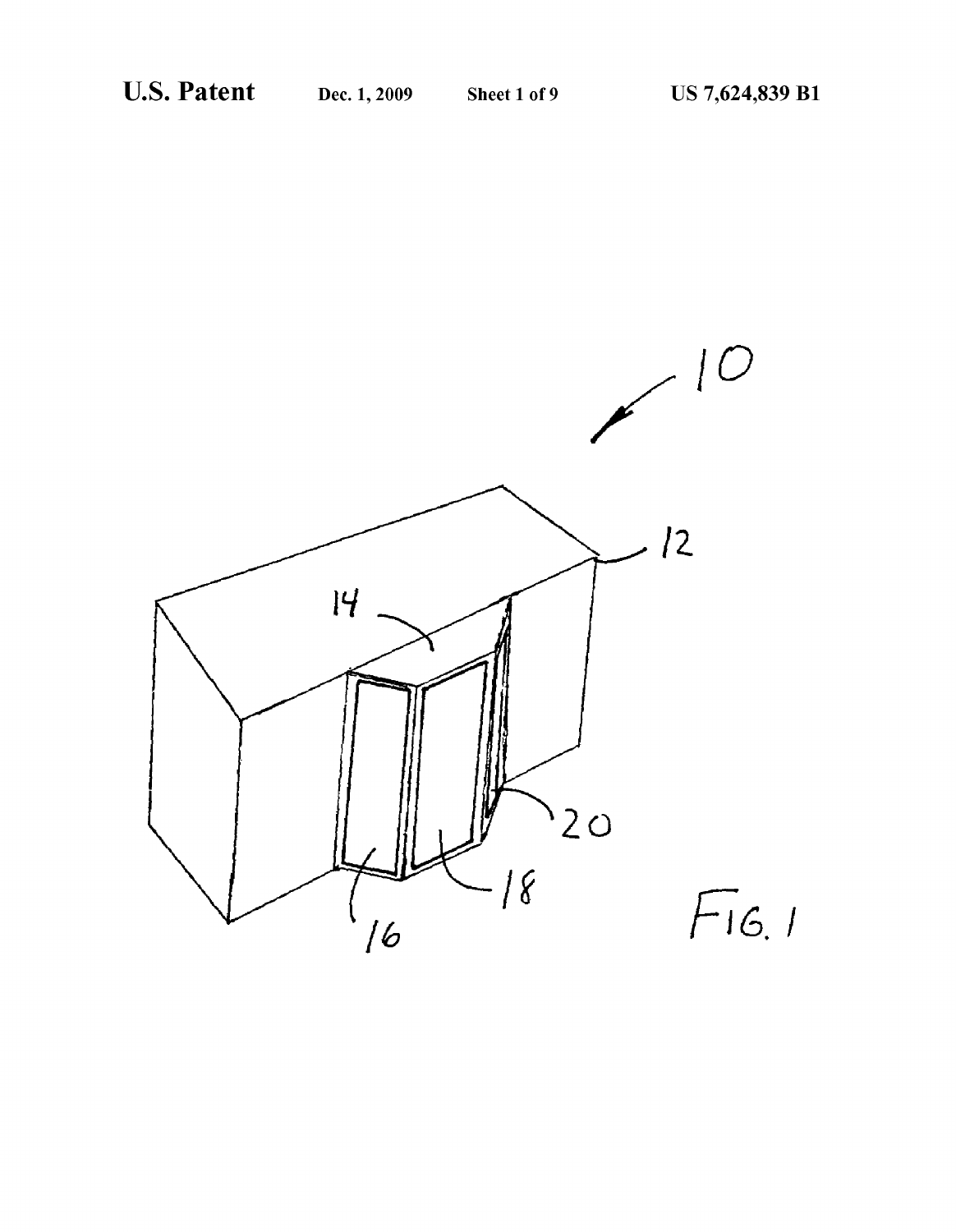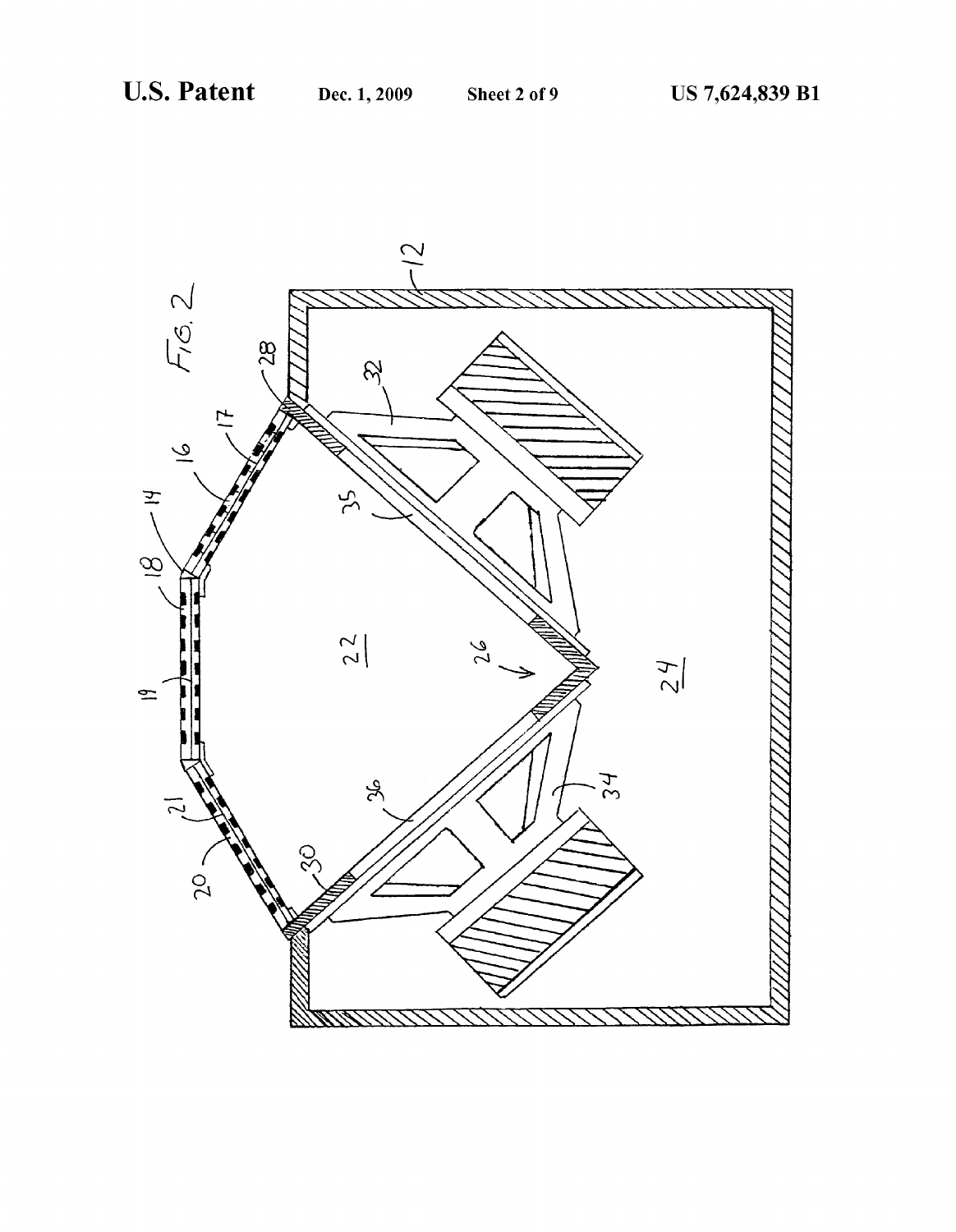

 $Fix.$  3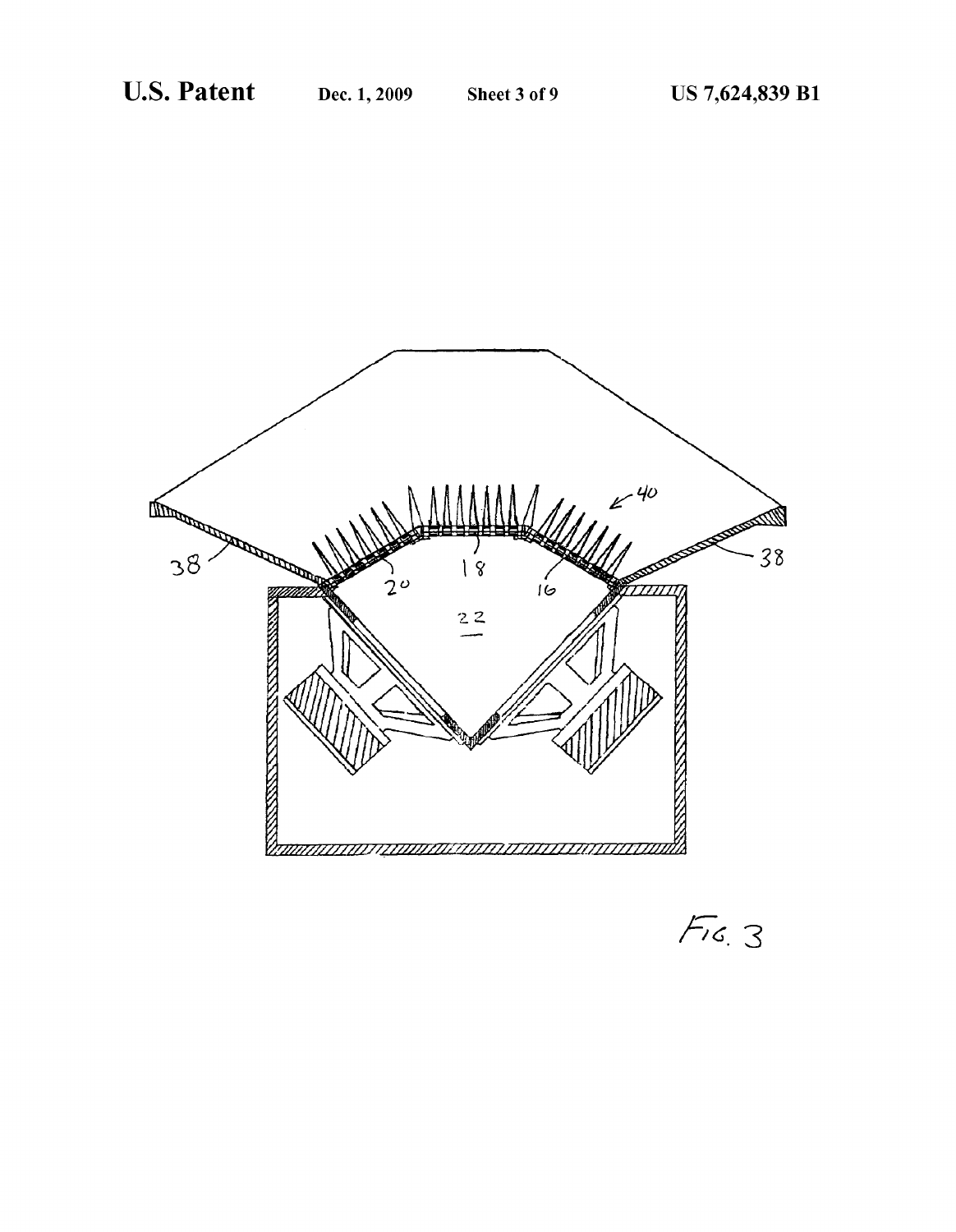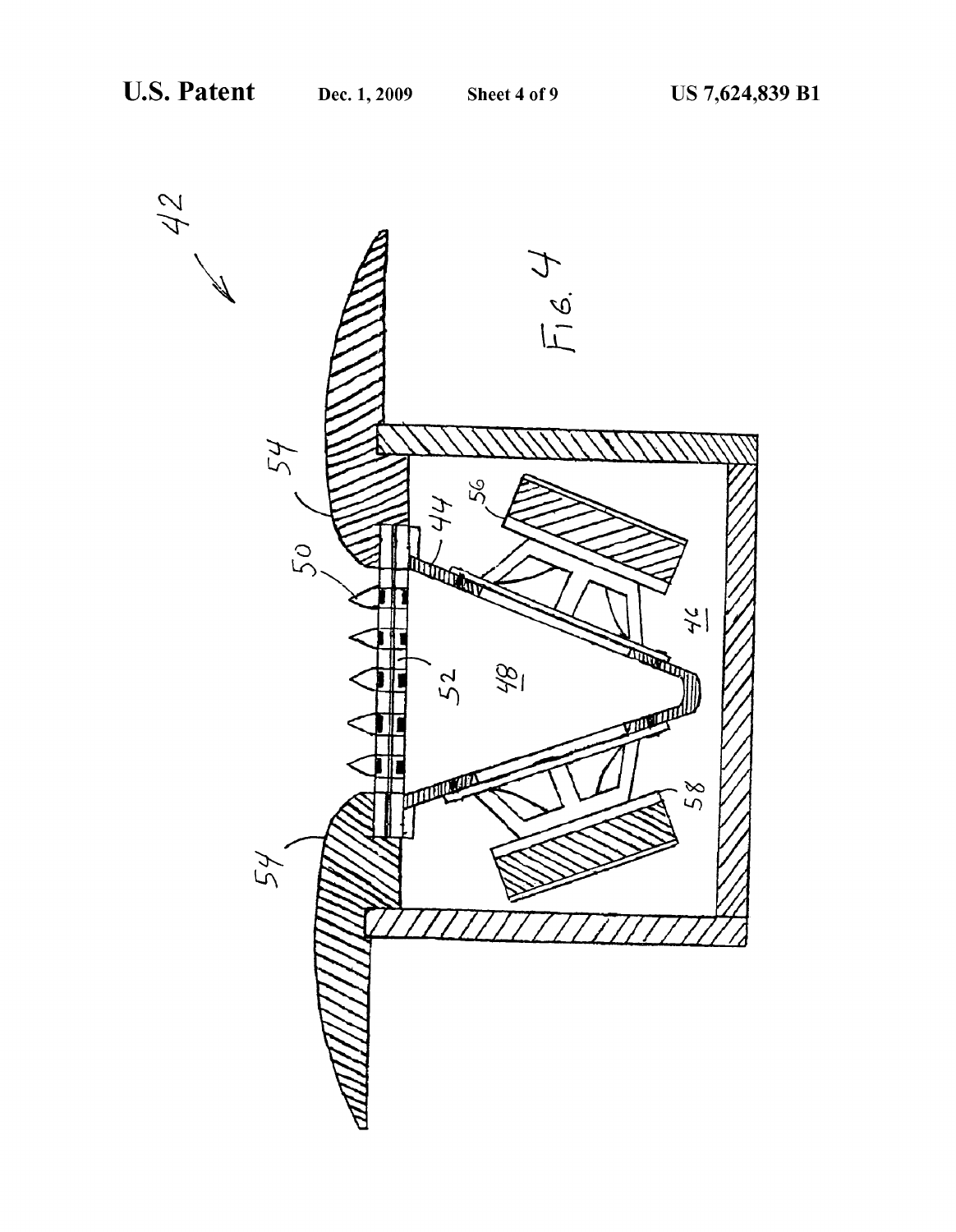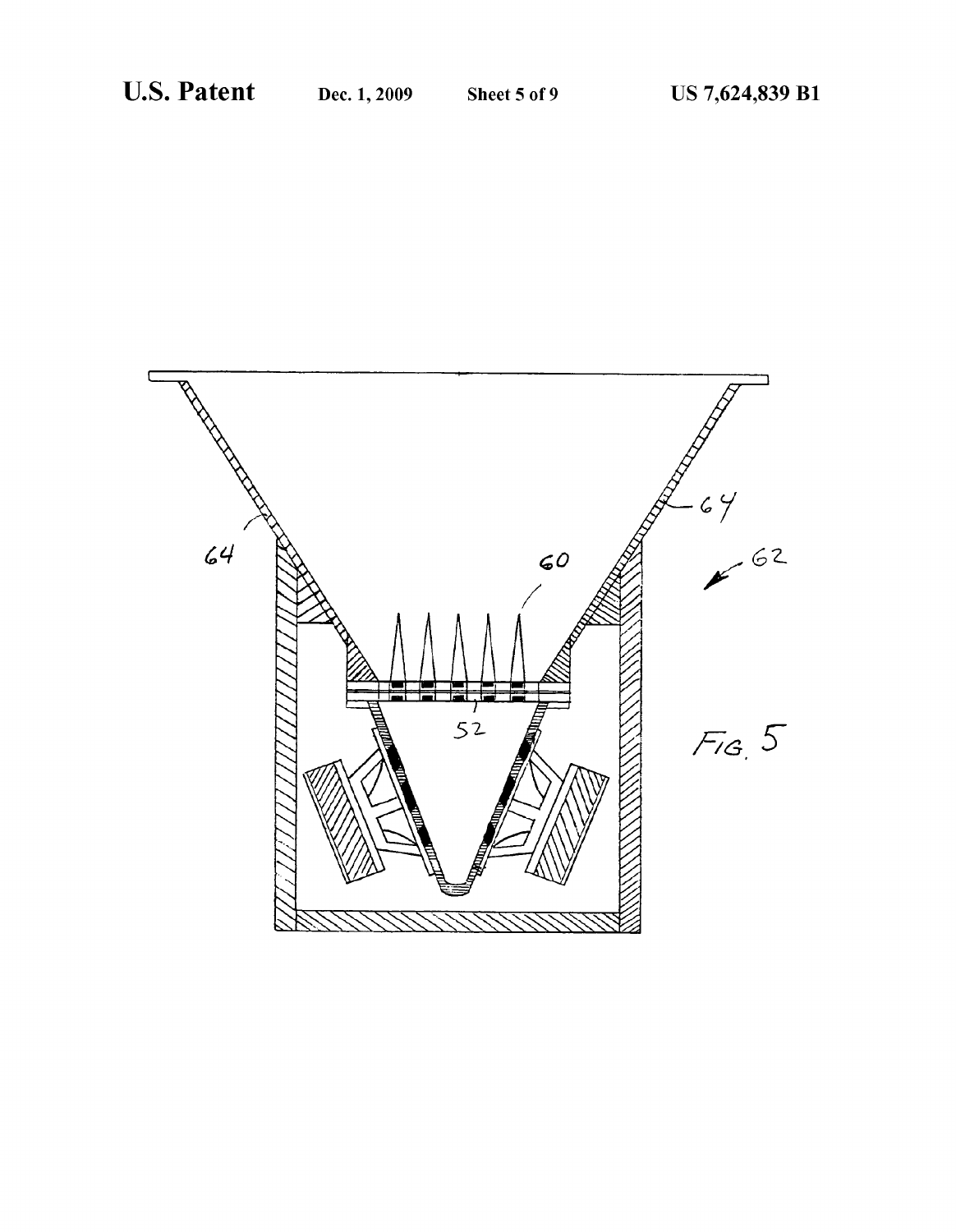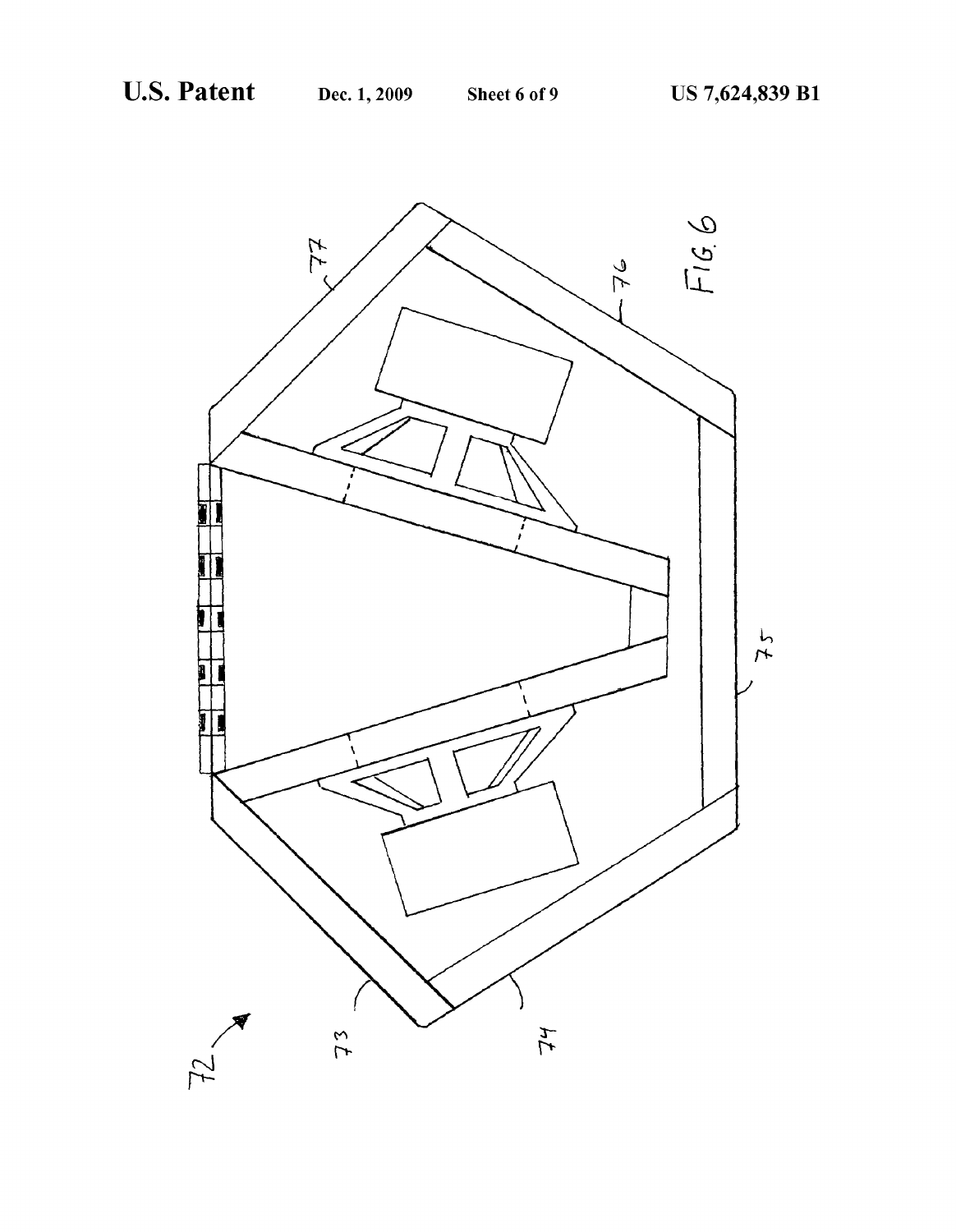

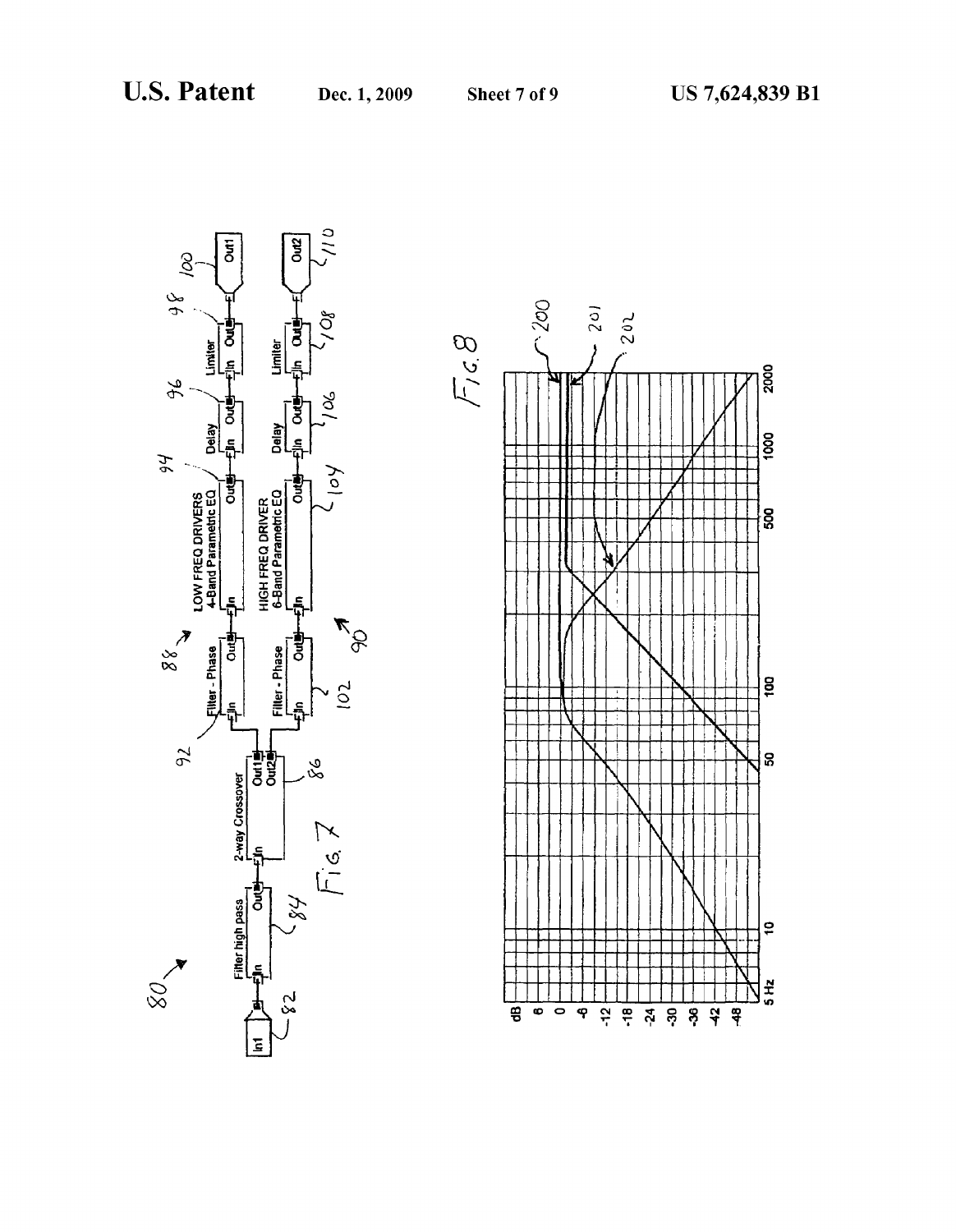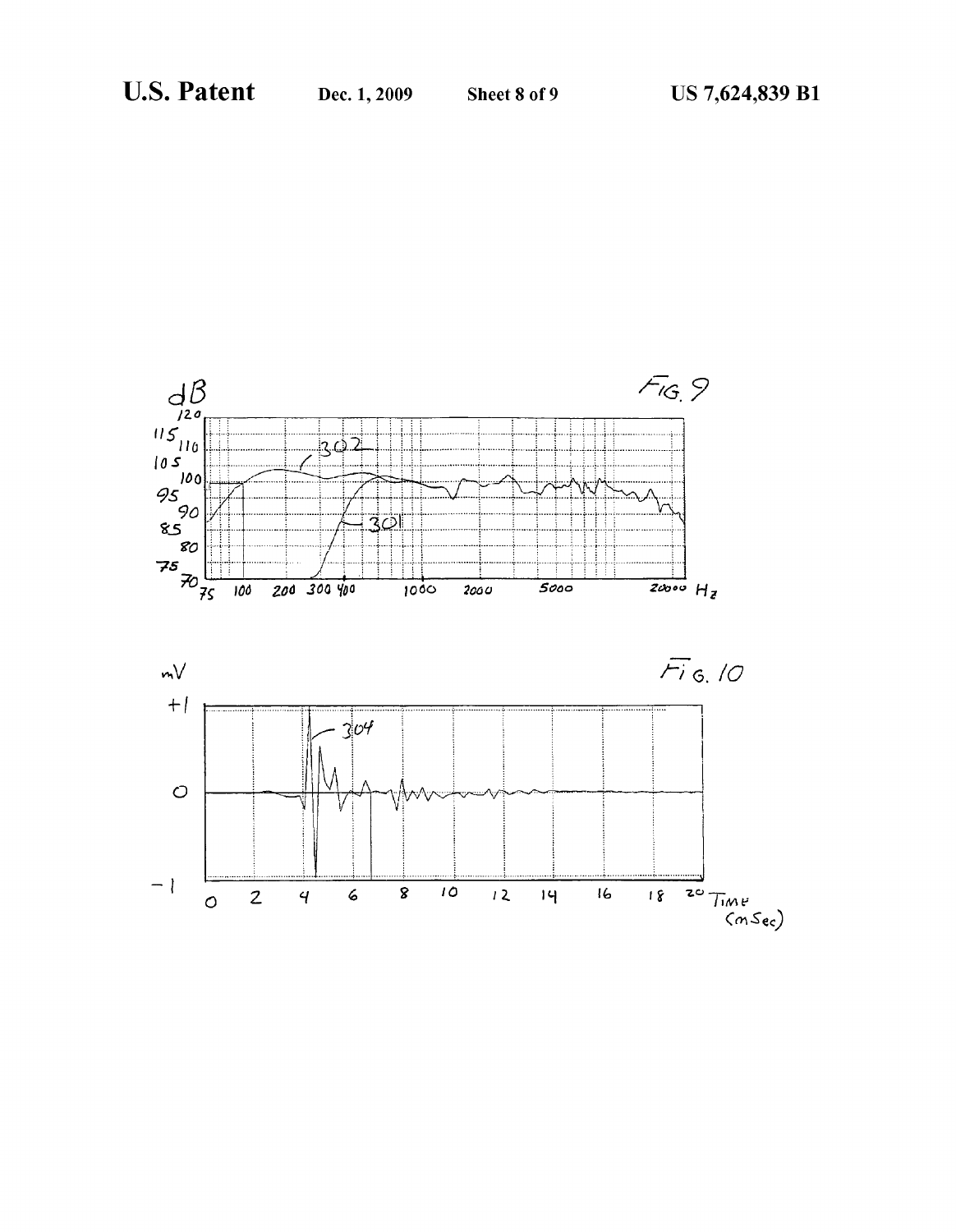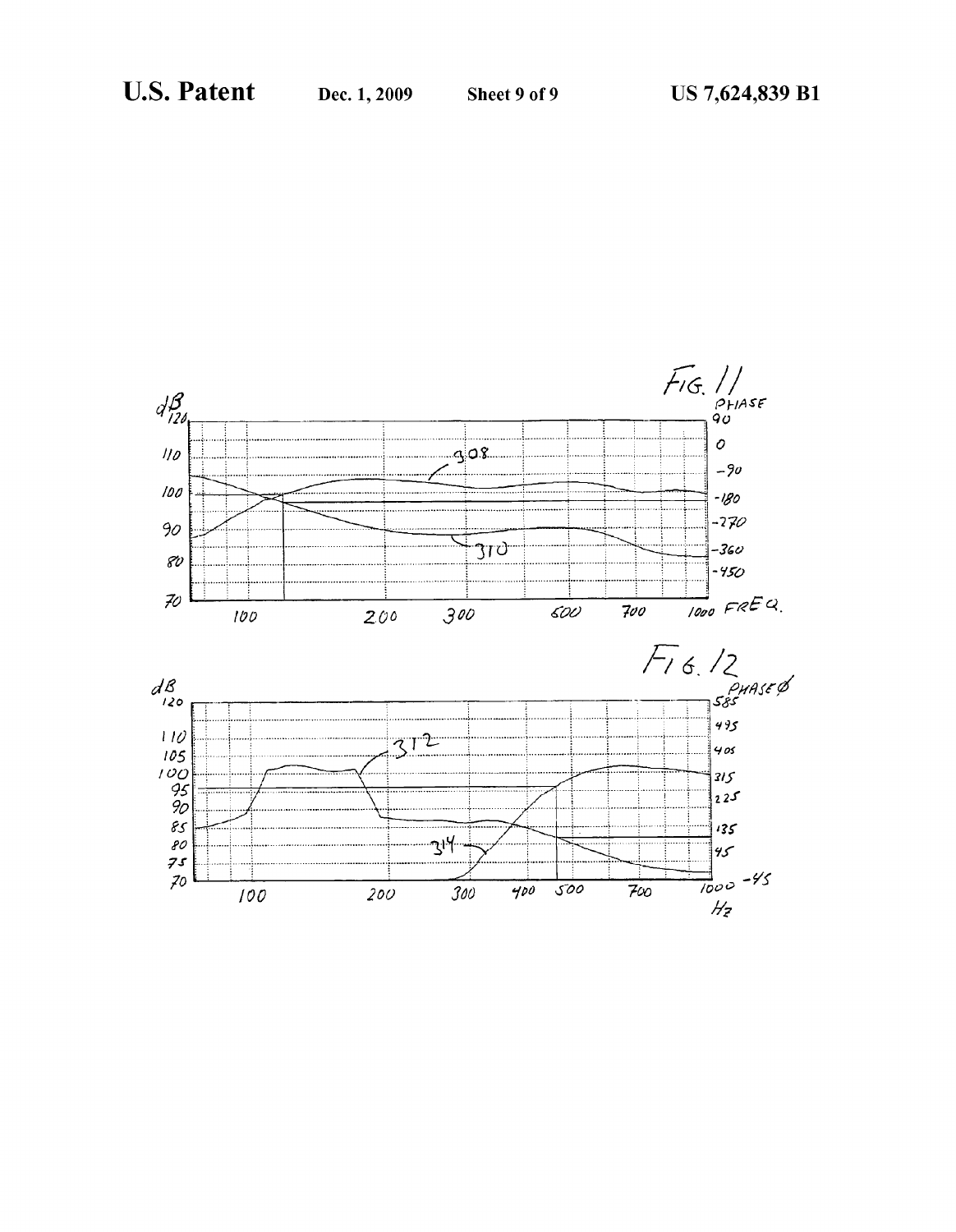5

35

#### ENCLOSURE FOR SYMBIOTIC ACTIVE/PASSIVE OPERATION OF AN **ACOUSTIC DRIVER**

#### BACKGROUND OF THE INVENTION

#### 1. Technical Field

The invention relates to loudspeaker enclosures having active and passive radiating elements, and more particularly,  $\,$   $_{10}$ an enclosure providing a class of radiating elements which operates in both an active mode and in a passive mode.

2. Description of the Problem

Compactness is a desirable feature in loudspeaker enclo sures for many applications. Full range acoustic reproduction <sup>15</sup> is also desirable especially for the reproduction of music. But achieving these objectives in a common package poses chal lenges to the sound system designer.

One starting point in the design of a loudspeaker system is the basic bass-reflex enclosure. A bass-reflex enclosure is a closed box in which a loudspeaker has been mounted to directly radiate into the environment. The interior of the enclosure behind the loudspeaker is ported to the environ ment. Enclosures are ported to accommodate a varying volume of air in the enclosure. Air escapes or enters the enclosure  $25$ through the port as a function of varying air pressure in the enclosure produced by the oscillating diaphragm of the cone. The port operates as a sort of second diaphragm driven by the backside of the diaphragm of the active device. A problem with ports is that they can require a substantial area to function properly. As area increases the longer the vent connecting the enclosure to the mouth of the port is required to be. At some expense ports can be effectively replaced with passive radiators, such as so called drone cones.

Passive radiators have been commercially known since the mid 1950's. Passive radiators have typically been constructed as an analogue of cone loudspeakers, that is, they have been based on a cone suspended in a baffle by a suspension or "compliance'. Typically they have radiated directly to the environment. Mass is added to the cone or diaphragm as desired fortuning, but no voice coil is used to drive it, another active radiator being used for that purpose. A passive radiator is typically mounted over a sealed enclosure, providing an efficient and compact replacement of a port.

Passive radiators replace the mass and stiffness of the air in a ported loudspeaker enclosure with its mechanical equiva lent over a sealed enclosure. Passive radiators substantially reduce the required Volume for an enclosure to obtain equiva lent tuning to a port. In part this is because air velocity (and  $50^{\circ}$  any of the embodiments. noise through a port) is eliminated. Passive radiators thus allow a smaller speaker enclosure to be used. At low frequen cies this produces a substantial absolute reduction in the size of the volume of the enclosure. Also at low frequencies a passive radiator diaphragm moves in response to pressure 55 variations in a sealed speaker enclosure in a manner similar to movement of a mass of air through the portin a ported system, but without the potential for frictional noise resulting from the movement of air into and out the port.

A full range loudspeaker system must address high fre- 60 quency as well as low frequency sound reproduction. One way of addressing the need for a high frequency source is the use of so-called planar or ribbon devices. Planar/ribbon type transducers are, in effect, a line array of infinitesimal ele ments positioned directly adjacent one another, i.e. a line 65 array having Zero spacing between mutually coupled drivers. This in turn means that a planar has no practical upper fre

quency limit in the human audio range. Planar type devices have not been considered suitable for low frequency audio reproduction.

#### SUMMARY OF THE INVENTION

According to the invention a compact loudspeaker enclo sure combining planar type active devices for high frequency sound reproduction and cone type active devices for low frequency sound reproduction is taught. Advantageously, low frequency cone type transducers are mounted in baffles between first and second enclosed chambers and thus do not directly radiate into the environment. The first or common enclosed chamber is acoustically coupled to the environment by a planar device which is mounted between the first enclosed space and the environment with one major face being horn loaded or freely radiating into the environment. The remaining major face of the planar faces the common chamber. The planar operates as a passive radiator at low frequencies for the low frequency devices and in an active mode for high frequencies. The loudspeaker enclosure appears from the outside as a mounting arrangement for a planar/ribbon with no visible low frequency unit.

Additional effects, features and advantages will be appar ent in the written description that follows.

#### BRIEF DESCRIPTION OF THE DRAWINGS

 $30<sub>30</sub>$  are set forth in the appended claims. The invention itself The novel features believed characteristic of the invention however, as well as a preferred mode of use, further objects and advantages thereof, will best be understood by reference to the following detailed description of an illustrative embodiment when read in conjunction with the accompanying drawings, wherein:

FIG. 1 is a perspective view of a loudspeaker enclosure incorporating the inventive arrangement of loudspeaker transducers.

40 invention. FIG. 2 is a cross-sectional view of a first embodiment of the

FIG.3 is a cross sectional view of a second embodiment of the invention.

FIG. 4 is a cross sectional view of a third embodiment of the invention.

45 FIG. 5 is a cross sectional view of a fourth embodiment of the invention.

FIG. 6 is a cross sectional view of a fifth embodiment of the invention.

FIG. 7 is a block diagram schematic of drive circuitry for

FIGS. 8-12 are a series of graphs illustrating performance of representative embodiments of the invention.

## DETAILED DESCRIPTION OF THE INVENTION

The loudspeaker system of the invention includes embodi ments incorporating waveguides and those which do not. Performance of representative systems is illustrated graphi cally. In all embodiments a planar type device is preferred in the role of a high frequency active compont and low fre quency passive component. The high frequency audio range is taken to be 275 hz-20 khz and the low frequency range is approximately 80 hz-275 hz with the cross over frequency occurring at about 275 hz.

In overview, the invention provides low frequency cone type transducers which work in a 4th order passband, acous tic, multi-chamber enclosure with a tuned rear chamber of air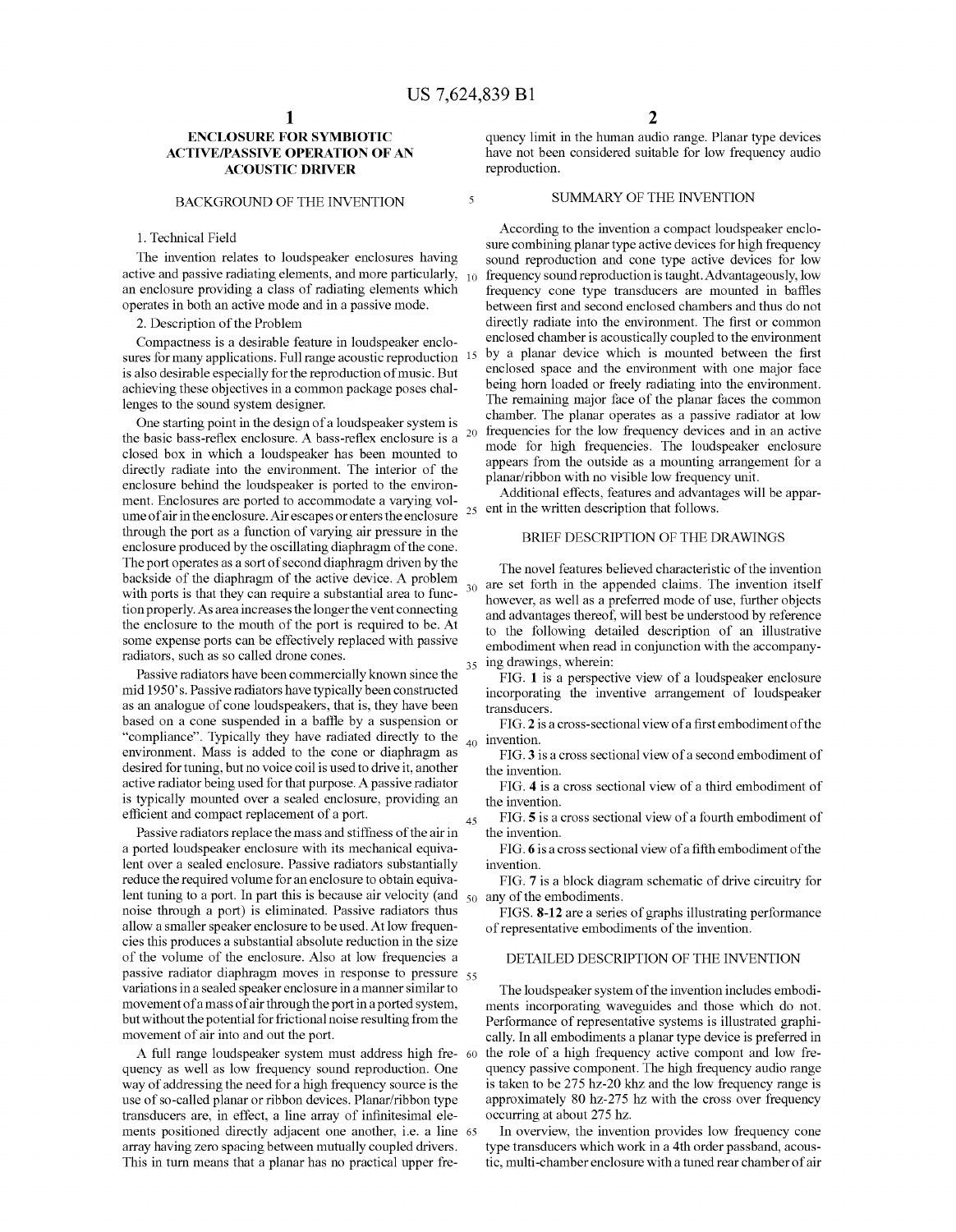behind the cones and a tuned common chamber behind the passive low frequency/active high frequency radiator. The dual mode radiator is preferably based on a planar device which operates an active element above the crossover point. The relative volume of the rear to front chamber is in nominal 5 ratio of 2.75:1. Depending upon system requirements this ratio may be adjusted.

A planar device is preferred for providing multiple mode operation in all embodiments, but it is possible to design a workable system using any pistonic device such as a large format dome or even a compression loaded diaphragm for the multiple mode device. In all cases though the front radiating device is active across the majority of its bandwidth and acts passively over a low frequency bandwidth. The arrangement extends the useable frequency response of the high frequency 15 device an octave or more lower. Where a planar device is used<br>it works best in performance terms to have a bi-laterally tensioned yet mechanically compliant diaphragm. However a non-tensioned diaphragm solution can be used to allow for a simpler in field service arrangement. For the planar arrange- 20 ments the circuit topology is shown only with a double sided (magnets in push pull) arrangement but other arrangements including single sided, asymmetrical double sided and other bar magnet topologies could be produced with good results. 10

Referring now to FIG. 1, a loudspeaker system 10 is based 25 on an enclosure 12. Low frequency loudspeakers (not shown) are mounted within enclosure 12 and are not visible from the outside of the enclosure. Nor is there any apparent grating or outlet of the low frequency loudspeakers. On the exterior of enclosure 12, set in three sides of a trapezoidal projection 14, 30 are planer acoustic transducers 16, 18, 20.

Referring to FIG. 2 the enclosure 12 of FIG. 1 is shown in horizontal cross section. Basic to the layout of enclosure 12 is division of the interior space of enclosure 12 into first and second sealed chambers 22, 24. First and second sealed 35 chambers 22, 24 are separated by an internal V-shaped baffle 26 formed from semi-baffles 28 and 30. The front or common sealed chamber is tuned to the planar transducers 16, 18, 20 set across the front face of enclosure 12. The second or rear chamber is tuned to a pair of conventional cone type loud- 40 speakers 32,34, mounted in semi-baffles 28, 30, respectively. In all embodiments arrays of loudspeakers may be vertically stacked.

Pairs of loudspeakers 32, 34 are mounted behind semi baffles 28, 30 and set to cooperatively radiate into chamber 45 22. These devices are relatively low frequency devices, and in the preferred embodiments have a predominant operational range from about 80 hz to 275 hz. They are mounted to the back of semi-baffle 28, 30 to radiate through apertures 35,36. The low frequency cone loudspeakers  $32$ ,  $34$  function as a  $50$ fourth order passband acoustic multi-chamber enclosure with the tuned rear volume/chamber 24. Semi-baffles 32, 34 are set at an angle whereby the centerlines of pairs of LF transducers 32, 34 intersect well behind the diaphragm of the planar transducers 16, 18, 20. Output from the LF loudspeakers 32. 55 34 should exhibit unitary summation and wavefronts hitting the back of the planars 16, 18, 20 should be coherent.<br>Planars 16, 18 and 20, operate as active devices in an upper

frequency range from 275 hz to 20 Khz and predominantly as passive devices below  $2/5$  hz. Thus diaphragms  $17, 19, 21$  of  $60$ planars 16, 18, 20 operate as passive radiators to loudspeakers 32, 34 in the dominant frequency range of the LF loudspeak ers. Careful attention must be given to bi-lateral tensioning of diaphragms 16, 18 and 20 while preserving a high degree of compliance for the best results. Use of a non-tensioned dia- 65 phragm may work, but at a cost of performance. However a unit incorporating an untensioned diaphragm may be desir

4

able for ease of field maintenance. Planar devices 16, 18, 20 operate as both active and passive devices cooperating with a tuned common volume/chamber 22. At the preferred fre quency crossover of 275 hz the relative volume of the rear chamber to the common chamber is 2.75 to 1.00. Planar devices 16, 18 and 20 are illustrated using a push pull con figuration, however other configurations are possible. For the three planar array illustrated in FIGS. 1 and 2 there exists an acoustic point of origin in sealed common chamber 22 which serves as a timing point to produce an isophasic and coherent wavefront of the sum of the outputs of the driver elements including passively radiated energy. Electrical circuitry Suit able for operating the device is shown in FIG. 7.

The shape of the rear chamber 24, or more precisely, the relative orientation of its interior surfaces relative to the loud speakers 32, 34, functions to kill standing waves. To avoid generation of standing waves the interior walls should not be parallel to the backs of loudspeakers 32, 34 but have an oblique orientation thereto. Similarly the semi-baffles 28, 30 are set at oblique angles relative to the back major faces of

diaphragms 17, 19 and 21 of planars 16, 18 and 20.<br>FIG. 3 represents a variation on the enclosure of FIG. 2, adding a waveguide 38 extending forward from the planar transducers 16, 18 and 20, and adding phase wedges 40 pro jecting forward from the planars into the waveguide volume.

FIG. 4 illustrates an embodiment replacing the three planar arrangement of FIGS. 1-3 with a single planar 52 disposed over a common chamber 48. Planar 52 is bounded along its edges by a rounded, smooth border 54 which operates to prevent distortion associated with placing sharp borders adja cent a sound radiating surface. Phase wedges 50 are set projecting in the forward radiating direction from diaphragm 52. As before conventional cone loudspeakers 56, 58 are mounted on an internal V-shaped baffle 44 which divides enclosure 42 into the front, common chamber 48 and a rear sealed chamber 46.

FIG. 5 illustrates an enclosure 62 which is a variation on enclosure 42, adding a waveguide 64 in place of the front face of the enclosure and lengthened the phase wedges 60.

Referring to FIG. 6 an embodiment of an enclosure 72 providing improved standing wave cancellation is illustrated. Not only are surfaces obliquely oriented with respect to nearby transducer major Surfaces, but adjacent pairs of walls 73, 74, 75, 76, 77 of the enclosure meet at oblique angles to more effectively kill standing wave generation. Otherwise the arrangement is similar to that of FIG. 2.

Referring to FIG. 7 a schematic for a signal processing circuit 80 is illustrated. An analog input signal received on input 82 is converted there to a digital signal allowing real ization of the circuit with digital devices. Next in line is a high pass digital filter 84 set at lowest useable frequency for a given application. The output of the high pass filter 84 passes to a 2-way crossover module 86 that splits the signal between high frequency components and low frequency components. The 2-way crossover module is realized using a 24 dB per octave Linkwitz-Riley filter set at the desired crossover fre quency, usually 275 hz. The low frequency signal compo nents are passed to circuit path 88 for further processing and the high frequency components are passed to circuit path 90 for processing.

Each circuit path 88,90 provides a phase filter 92, 102 to adjust the signals for linear phase angle matching of the high frequency and low frequency components at the crossover point. Next in each path is a set of parametric equalization filters 94, 104 to linearize the frequency response of each segment. Next are delay elements 96, 106 that match the acoustic arrival of the low frequency pressure wavefront to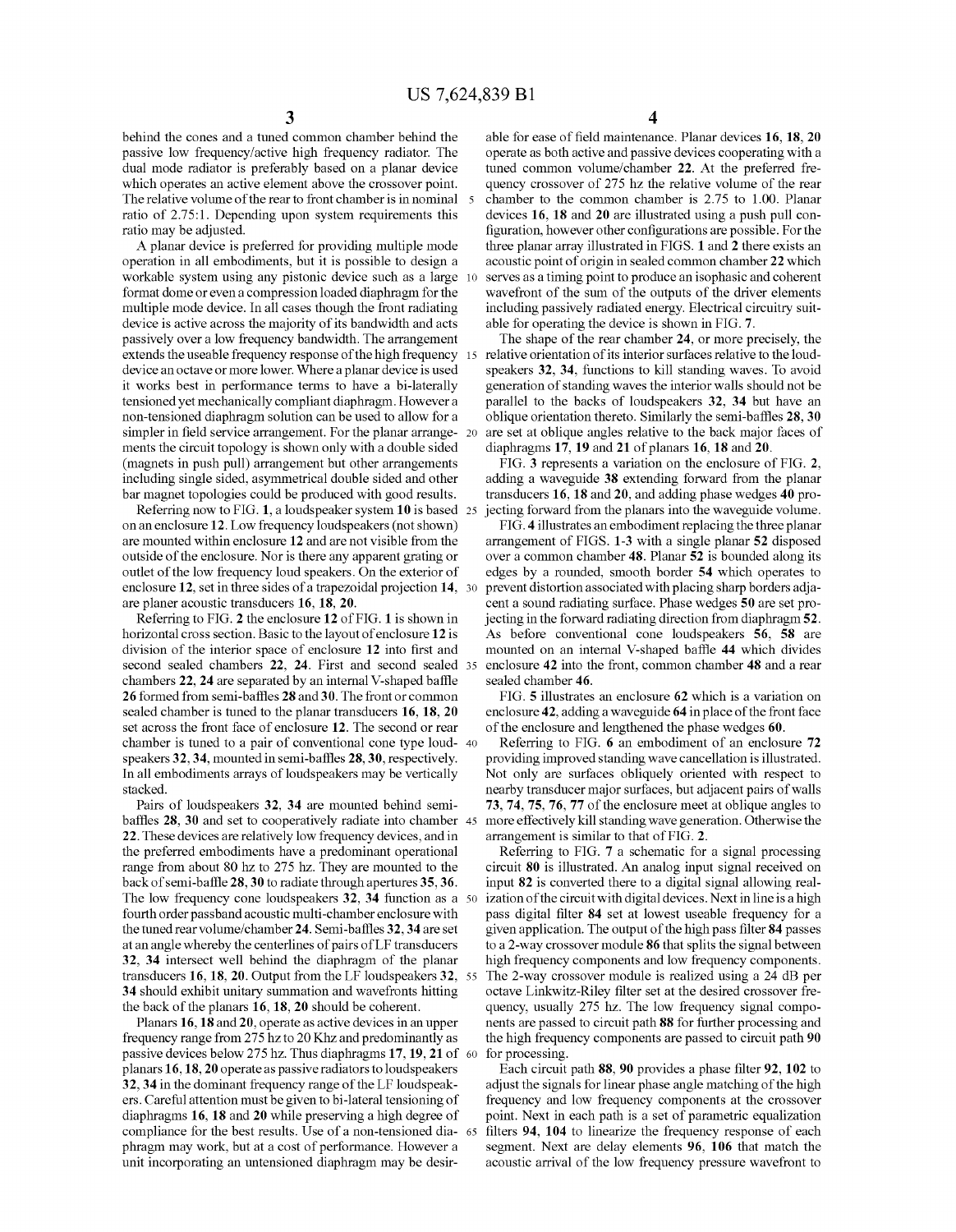the back of the planar device to coincide with the acoustic output of the planar. Finally each path provides a dynamic compression/limiting element 98, 108 to limit output to a pre-set maximum level to protect the devices. Lastly, the outputs are applied to digital to analog conversion at outputs 100, 110. The signals may then be applied to conventional output stage amplifier channels appropriate for the load rep resented by the transducers.

Ideally the output of the device should have a highly linear frequency response. FIG. 8 illustrates the objective where 10 curve 200 represents the summed relationship of the outputs of the low and high frequency channels. FIGS. 9-12 represent empirical evaluation of a representative device. The graph of FIG. 9 is a frequency response overlay comparing operation of the same planar incorporated into a system with symbiotic rear bandpass support (curve 302). Signal fall off is more than two octaves deeper with the planar incorporated into an enclosure and system of the invention. of a planar device alone (curve 301) compared with operation 15

The graph of FIG. 10 is an impulse response curve 304 20 achieved using cones to drive planars in passive mode and showing excellent transient response and reduced spectral decay distortions than typical of medium mass cones in con ventional usage. These responses are representative of the high dampening effect the tensioned diaphragm of the planar 25 has on the acoustic wavefront of the cones as is produced by the vertical arrays of cones and meets at the rear of the tensioned planar diaphragms.

The graph of FIG. 11 illustrates frequency and phase response curves 308,310 in the cross over range illustrating a 30 very linear phase response curve 310 and demonstrating the close acoustical coupling of the symbiotic arrangement.

The graph of FIG. 12 is for comparison to that of FIG. 11 and shows the results 312, 314 obtained when the drivers for the symbiotic rear chambers of the devices are turned off. The 35 phase response curve is 312.

The invention provides a system loudspeaker which exploits and then extends the range of its high frequency component to produce a system of reduced weight and size compared with other systems exhibiting comparable perfor- 40 mance.

While the invention is shown in only a few of its forms, it is not thus limited but is susceptible to various changes and modifications without departing from the spirit and scope of the invention. 45

What is claimed is:

1. A speaker system comprising:

an enclosure defining an interior space;

- an internal baffle arrangement disposed in the interior space to divide the interior space into a front common- 50 chamber and a rear chamber;
- first and second active transducers mounted to the internal baffle arrangement in an orientation to radiate sound energy into the front common-chamber and rear cham ber, the first and second active transducers providing for 55 generating sound energy predominantly in a low frequency range; and
- a planar based acoustic radiator mounted to the enclosure adjacent the front chamber, the planar based acoustic radiator being disposed at an oblique angle relative to the 60 first and second active transducers and coupling low frequency sound from the first and second active transducers to outside the enclosure, the planar based acous tic radiator further incorporating a transducer providing for generating sound energy in a frequency range above 65 the low frequency range of the first and second active transducers.

2. A speaker system as set forth in claim 1, further com prising:

the internal baffle arrangement providing a V-shaped indent behind the planar type transducer to orient the first and second active transducers relative to the planar based acoustic radiator to cancel standing wave genera tion and to support the first and second transducers for unitary Summation of the acoustic output of the pair of active transducers to generate a coherent wavefront.

3. A speaker system as set forth in claim 2, further com prising:

interior surfaces forming the rear chamber being set at oblique angles relative to back surfaces of the first and second active transducers to cancel standing wave gen eration.

4. A speaker system as set forth in claim 3, further com prising:

electronic excitation circuitry for the first and second active transducers and the planar based acoustic radiator.

5. A speaker system as set forth in claim 4, further com prising:

the rear chamber having a volume ratio relative to the front common-chamber of about 2.75 to 1 where a nominal frequency cross over point between the first and second active transducers and the planar based acoustic radiator is about 275 HZ.

6. A speaker system as set forth in claim 3, further com prising:

the planar based acoustic radiator being horn-loaded.

7. A loudspeaker system comprising:

a sealed multi-chamber enclosure;

- a low frequency loudspeaker mounted between first and second chambers of the multi-chamber enclosure to radiate sound energy into the first and second chambers;
- a planar radiator mounted on an exterior of the sealed multi-chamber to acoustically couple sound energy from the first chamber to the environment, the radiator having an active operating range at higher frequencies than the low frequency loudspeaker, and
- the planar radiator being disposed obliquely relative to the low frequency loud speaker.

8. A loudspeaker system as set forth in claim 7, further comprising:

an even numbered plurality of low frequency loudspeakers, the low frequency loud speakers being arranged as par ers sums to form coherent wavefronts in the first chamber with the wavefronts impinging on the planar radiator.

9. A loudspeaker system as set forth in claim 8, further comprising:

an internal barrier dividing the enclosure into at least the first and second chambers, the internal barrier being set in a V behind the planar transducer to kill development of standing waves.

10. A loudspeaker system as set forth in claim 9, further comprising:

internal surfaces of the second chamber being oriented relative to the low frequency loudspeakers to kill gen eration of standing waves.

11. A loudspeaker system as set forth in claim 10, further comprising:

electronic excitation circuitry for the low frequency loud-<br>speakers and the planar radiator, the electronic circuitry including filters for acoustically timing, phase matching and equalizing acoustic outputs.